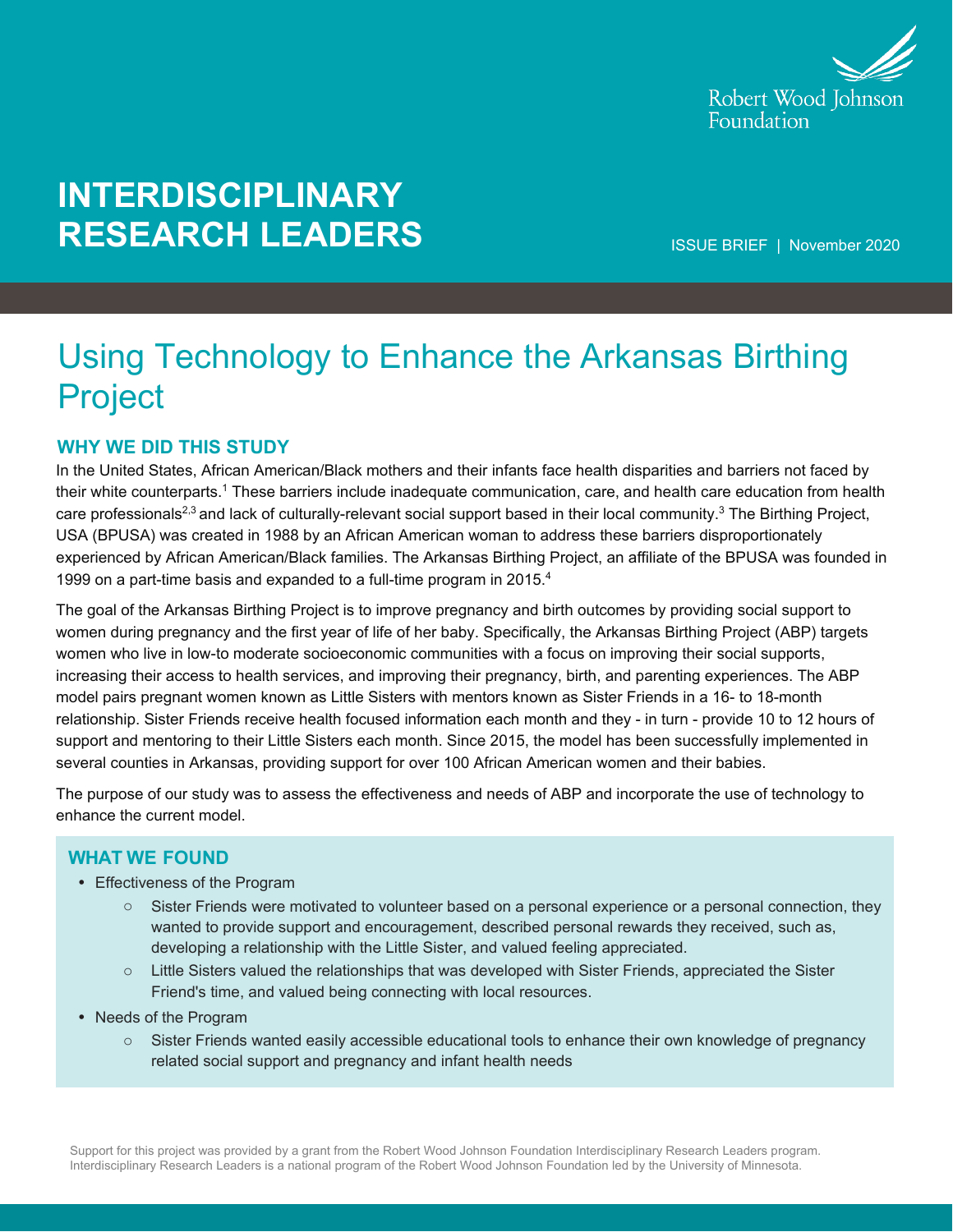We conducted interviews with nine Sister Friends in the ABP program to gain insights about their motivations, facilitators, and barriers related to their mentorship experience. More than half had mentored more than one Little Sister. All met with their Little Sisters regularly in-person and checked in through phone calls and text messages. They frequently mentioned they wanted to provide support to their Little Sisters because they recognized the need for additional social support based on their own experiences. They also wanted a checklist of tasks they should support Little Sisters with during the pregnancy and postpartum period.

One limitation identified by Sister Friends was the lack of a consistent method for providing education for Sister Friends. Although this is a social support program, it is important for the Sister Friends to be informed of evidence-based pregnancy and infant care information. Sister Friends can offer this important information needed by pregnant and parenting women to make informed decisions during pregnancy and the first year of her baby's life. Based on these focus groups, educational materials were developed.

| <b>THEMES</b>                                                                                                                                                                                                | <b>QUOTES FROM SISTER FRIENDS</b>                                                                                                                                                                                                                                                                                                                                                                                                                                                                                                                                                                                                                                                                                                               |
|--------------------------------------------------------------------------------------------------------------------------------------------------------------------------------------------------------------|-------------------------------------------------------------------------------------------------------------------------------------------------------------------------------------------------------------------------------------------------------------------------------------------------------------------------------------------------------------------------------------------------------------------------------------------------------------------------------------------------------------------------------------------------------------------------------------------------------------------------------------------------------------------------------------------------------------------------------------------------|
| Felt a deep connection with LS<br>and had fulfillment through<br>appreciation from LS.<br>Positive impact on LS as they<br>provided guidance and support<br>throughout a difficult time during<br>pregnancy. | "I've always wanted to help the next person and I just love babiesit helped me to<br>help them."<br>"I think that, I know mine, she just appreciated it greatly, because she got to see<br>that she, sometimes we feel like we're the only ones that's ever gone through<br>something, especially when you're in the middle of it."<br>"And you know just too, like she said, show them the right thing to do. How don't<br>fall into the same footsteps your parents fell into. If I'm teaching you how to do<br>better, then I expect you to teach your child how to do better. It turns out to be a<br>cycle. We teach, we do better because we know better, so as she knows better,<br>we are hoping and praying that she'll teach better." |
| Wanted to have more training<br>related to health education so<br>that they can better guidance to<br>LS.                                                                                                    | "Even if it's not something that can be printed out and just have a hard copy for<br>everyone. Even if it's available on the website because a lot of times they would<br>call me and I was fortunate enough to have worked in these different areas so I<br>could say well we should call this individual or we can get the help from here but<br>for those who are not, or don't have that experience, even if it was available on<br>the website, something easily accessible."                                                                                                                                                                                                                                                              |
| Wanted to have a checklist on<br>tasks that they should support<br>during the pregnancy and<br>postpartum period.                                                                                            | "But we need a more detailed checklist or a minimum checklist. And us being<br>parents, we knew how we did our children and what we were lacking when we<br>were doing it so maybe a more detailed one as to from point A to point Z."                                                                                                                                                                                                                                                                                                                                                                                                                                                                                                          |

**TABLE 1A: COMMUNITY ENGAGEMENT AND SF FOCUS GROUP**

To capture the experiences of Little Sisters in the ABP model, we also conducted interviews with four Little Sisters. Little Sisters consistently expressed positive opinions about their interactions with Sister Friends. They expressed thanks for the support of Sister Friends which enabled them to improve how they coped with pregnancy, delivery and the demands of being a new mother and caring for their infant.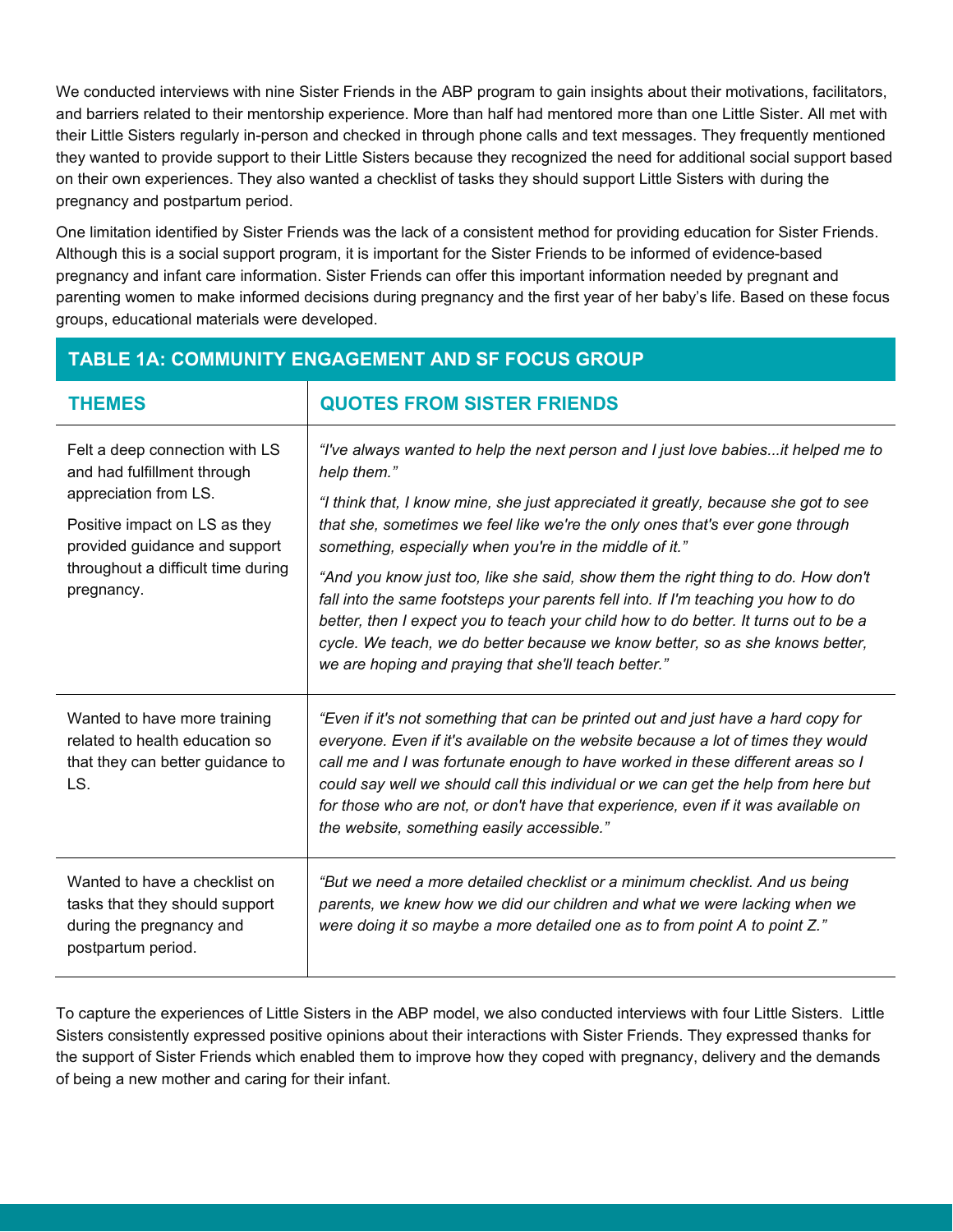#### **TABLE 1B: COMMUNITY ENGAGEMENT AND SF FOCUS GROUPS**

| <b>THEMES</b>                                                                               | <b>QUOTES FROM LITTLE SISTERS</b>                                                                                                                                            |
|---------------------------------------------------------------------------------------------|------------------------------------------------------------------------------------------------------------------------------------------------------------------------------|
| Overall, LS had positive<br>experience with their SF                                        | "She encouraged me to do better, eat right, and just encouraged me to do better<br>with my health and stuff."<br>"I thank my SF for all the improvement that she taught me." |
| Appreciated their SF for their<br>effort and time spent with them.                          | "Always being there when they needed her, she was always there."                                                                                                             |
| Received tangible benefits from<br>SF such as providing them<br>access to needed resources. | "They gave us pampers and stuff like that, that my child needed, wipes."                                                                                                     |

#### **WHAT THESE FINDINGS MEAN**

Based on the input we received from the interviewed Sister Friends, we developed structured, web-based modules and videos for Sister Friends to share with Little Sisters during one-on-one interactions or at group events throughout pregnancy and the first year of the baby's life. The interactive modules and videos were developed collaboratively with the University of Arkansas for Medical Sciences (UAMS) Telehealth Maternal Education Program and the Arkansas Birthing Project to ensure they were socially and culturally relevant. The modules touch on all major aspects of pregnancy and the first year for new mothers including preparing for delivery, safe sleep, breastfeeding, infant crying, and car seat safety. The modules provide standardized, easily accessible education and include pre- and post-knowledge assessments. Sister Friends and Little Sisters can access these modules and videos anytime via electronic tablets, smart phones, or computers at the UAMS patient education website [patientslearn.org](https://patientslearn.org/) and at Arkansas Birthing Project's website [arkansasbirthingproject.org.](https://arkansasbirthingproject.org/)

Access to these educational materials was shared with the larger network of The Birthing Project USA affiliates as an additional resource for Sister Friends and Little Sisters nationwide.



*Sister Friend and Community Partner Annual Arkansas Birthing Project Meeting,* 





*September 2019*

*Educational Module*

#### **MORE ABOUT THIS STUDY**

In part, because of the work we did to enhance the education delivery provided through the ABP, The Birthing Project USA recognizes Arkansas as a program training center for the organization.